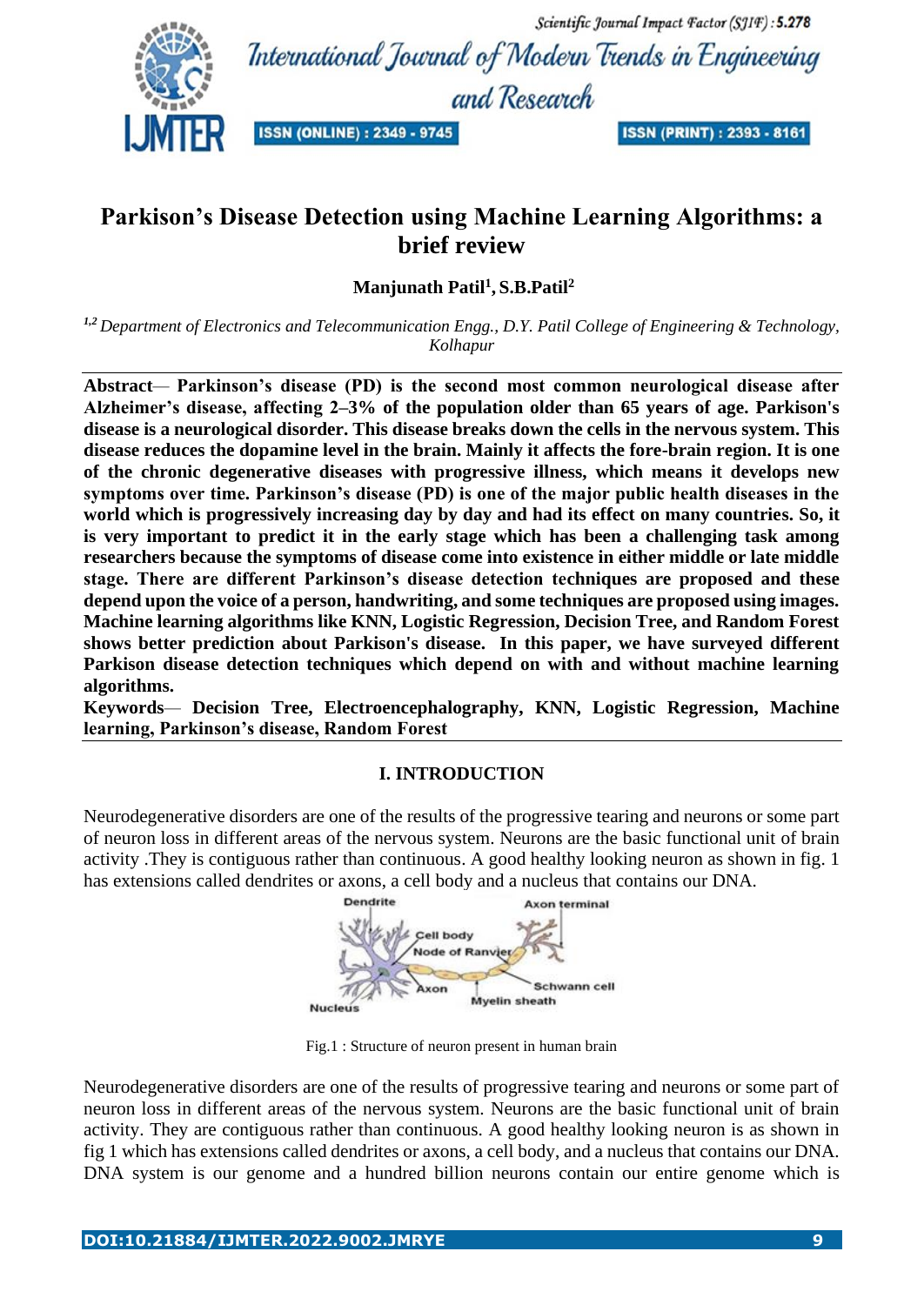packaged into it. When a neuron gets sick, then it loses its extension to neighbor neurons and hence its ability to communicate which is not good for it and its metabolism becomes low so it starts to accumulate junk and it tries to contain the junk into the little packages in little pockets presents in the brain. When things become worse and if the neuron is a cell culture it completely loses its communication, becomes round in nature, and full of vacuoles. Our work deals with the prediction of Parkinson's disorder in the early-stage which is nowadays is a tremendously increasing incurable disease. Parkinson's disease is likely to be the most spreading disease. Parkinson's disease gets its name from James Parkinson who earlier described it as a paralysis agitans and later gave his surname was known as Parkinson Disease (PD). It generally affects the nervous system and basically on neurons which is responsible for overall body movements or metabolism. The main chemicals involved in human brain activity are dopamine and acetylcholine which affect the human brain. Parkinson's Disease is symbolize by the loss of dopaminergic neurons in the substantia nigra.

There are various environmental factors that have been implicated in Parkinson's disease. Below is some of the listed factor which caused Parkinson's disease in an individual.

#### **1.1. Environmental factors:**

Environment is nothing but the surrounding or the place in which an individual lives .So environment is one of the major factors that will not only affects the human's brain but also affects all the living organisms that lives in the vicinity of it. Many researches and evidences have already proved that the environment is one of the big hands in the development of neurodegenerative disorders mainly like Alzheimer's and Parkinson's. These two diseases are most common and affected neurological diseases. There are certain environmental factors that are influencing neurodegenerative disorder with high pace are-

a. Exposure to heavy metals (like lead, mercury, cadmium and aluminium) and pesticides like fungicides, herbicides.

b. Air Quality: Pollution in the air due to different unwanted gases, materials results in respiratory diseases i.e. polluted air also effects on the neurological system through respiratory system.

c. Water quality: Water is one of the biotic parameter. Biotic and Abiotic contaminants present in water leads to water pollution.

d. Unhealthy lifestyle: It leads to obesity and sedentary lifestyle.

e. Psychological stress: It increases level of stress hormone that depletes the functions of Neurons.

#### **1.2 Brain injuries or Biochemical Factors:**

Brain is a control central of our complete body system. Due to certain trauma affected peoples have a brain injury which leads some biochemical enzymes to come into picture which provides neurons stability and provide support to some chromosomes and genes in maintenance.

#### **1.3 Aging Factor:**

Aging is associated with different changes in dynamic behavioral, biological, environmental, physiological, psychological, and social processes. Aging is one of the main reasons for the development of the Parkinson's disease.

#### **1.4 Genetic factors:**

Genetic factor is considered as the main and mostly affected molecular physiological cause which leads to neurodegenerative disorders. The size, depth and effect of actions of different genes define the status or level of neurodegenerative disease which increases itself gradually overtime. Mainly the genetic factors which lead to Neurodegenerative disorders are categorized into pharmacokinetics and pharmacodynamics.

#### **1.5 Speech Articulation factors:**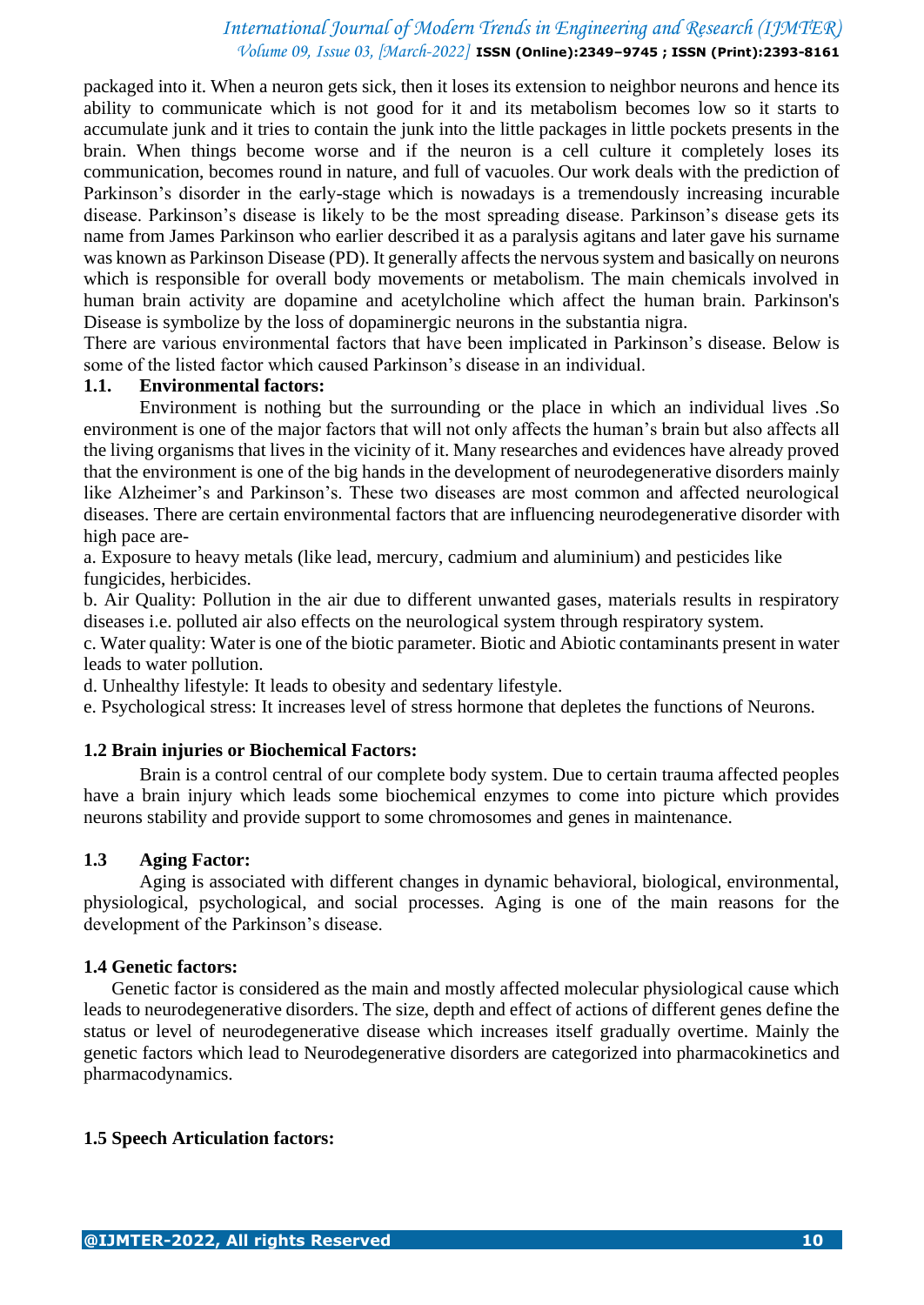Due to the condition associated with Parkinson's disease Like rigidity and bradykinesia, some speech language pathology such voice , articulation and Swallowing alterations are found . There are various ways in which Parkinson's disease (PD) might affect the individual like-

- (i) The voice gets breathy and softer.
- (ii) Speech may be smeared.

(iii) The person finds difficulty in finding the right words due to which speech becomes slower.

In the world, Ten percent of people aged 65 or more do have a neurodegenerative disease, and there are no cures for them. Almost 30% of the people are facing this incurable disease. Current treatment, if available at all, only reduces symptoms and that too for a limited period of time. The main cause for Parkinson's disease is the accumulation of protein molecules in the neuron which gets mis-folded and hence causing Parkinson's disease. So till now, researchers got the symptoms and the root causes i.e. from where this disease had evolved. But very few have come to its cure. So in this era where Parkinson's disease is progressing at a double pace, it is very important to find the solution which can detect it in its early phases.

#### **Motor symptoms**

This is a symptom where any voluntary action is involved. It indicates movement-related disorders like tremor, rigidity, freezing, Bradykinesia, or any voluntary muscle movement.

### **Non-motor symptoms**

Non-motor symptoms include disorders of mood and affect with apathy, cognitive dysfunction as well as complex behavioral disorders. There are two other categories of Parkison's Disease which are divided by doctors: Primary symptoms and Secondary symptoms.

#### **Primary symptoms**

It is the most important symptom. Primary symptoms are rigidity, tremor, and slowness of movement. **Secondary symptoms**

It is a symptom that directly impacts the life of an individual. These can be either motor or non-motor. Its effect depends on person to person.

Machine learning is one of the new era where machines are learn for provided data called as test data and predict the output for other data called as test data. Deep learning is a subset of machine learning where data is learns by using different layers called as neurons. In this paper, we did a survey on the prediction of Parkison's disease using different Machine learning and Deep learning algorithms. Also, we mentioned the accuracy of each algorithm for a particular dataset.

### **II. LITERATURE REVIEW**

Prediction of Parkinson disorder is one of the most important problem that has to be detected in the early phases of the commencement of the disease so as to reduce the disease progression rate among the individuals .Various researches have been made to find the basic cause and some have reached to the heights by proposing a system which differentiates the healthy people from those with any ND'S using various machine learning techniques. Lots of pre-processing feature selection and classification techniques have been implemented and developed in the past decades. Following is the given work done in the prediction of Parkinson's disorders. We have categories the review into three parts i.e.

- (i) Review on Pre-processing techniques.
- (ii) Review on classification methods.
- (iii) Review on different computational methodology.

#### **2.1 Review on pre-processing techniques used in Parkinson's disease prediction**

Sahoo et. al (2012) [2] reported a study for the prediction of Parkinson's disease using Data mining techniques. The three methods used i.e. Decision stump, Logistic Regression, and Sequential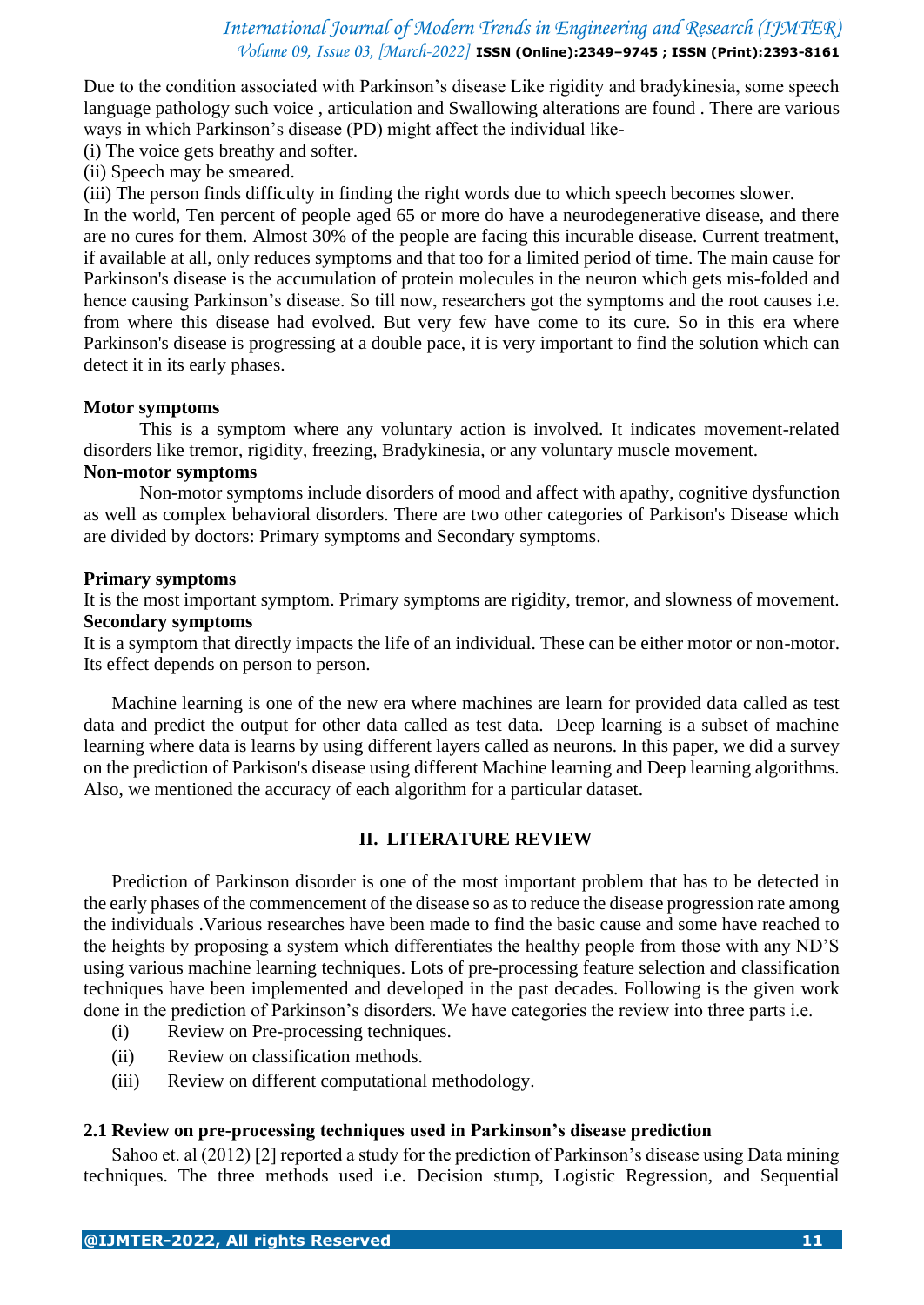Minimization Optimization. The results inferred, the support vector machine model outstands among the others with an accuracy of 76%, sensitivity 0.97 while in terms of specificity statistical model has done well with 0.62 as compared with two other. Bonato et. al (2004) [3] have proposed evidence that data mining and artificial intelligence may help in recognizing the severity of motor fluctuations in PD patients. They collected the data using ACC (accelerometer) and EMG (electromyography) signals which were recorded while executing standardized sets of motor assessment tasks. In another study, Saritha .k et al (2017) [4] have implemented a javascript program to record the voice of the patient and later used Praat to convert that accepts input in .wav file and using a script yields a voice report. The decision tree gave the best results among the applied algorithm with the accuracy of 100% without feature selection and with feature selection, it is 94%.

#### **2.2 Review on classification techniques used in prediction of neurodegenerative disorders**

Nayan reddy Challa et al (2016) [1] have discussed the importance of non-motor systems which was neglected by many doctors over motor systems. In the study Rapid eye movement (REM), sleep behavior distortion, and olfactory loss were considered, and using four machine learning techniques i.e. Multilayer Perceptron, Bayes Net, RF, and Boosted Logistic Regression, prediction is performed. Among which Boosted logistic regression with an accuracy of 97.159% and area under ROC curve was 98.9%.is considered as a better method. Chandrayan et al. (2016) [5] proposed extreme learning machines to predict PD. Using ELM they have done a comparative analysis and inferred that unlike conventional Neural Network elm doesn't require an iterative variation of hidden neurons. So the simple architecture makes elm a more reliable method than others for prediction. Jennifer He et al. (2017) [6] observed that the best feature for the prediction of Parkinson's disease is fundamental frequency among all voice recording features. They have tested various machine learning methods which include Boosted decision tree, Decision jungle, Locally Deep SVM, Logistic regression, Neural Networks, and SVM on Microsoft azure machine learning studio amongst which the best is Two-class Boosted decision trees, which is an ensemble technique. Weitschek et al. (2014) [7] uses EEG Electroencephalography to diagnose brain abnormalities. They have given an automatic patient classification from the EEG biomedical signals involved in Alzheimer's disease and MCI in order to support medical doctors. The authors performed pre-processing using time-frequency transforms and then applied classification using machine learning. Rodrigues et al. (2012) [8] uses K-mean which obtain (EEG) temporal events in order to improve AD diagnosis. They achieved the sequence of EEG energy variations that are found more frequent in AD patients than in any healthy person. Fernandez-Ruiz et al. [9] found that Alzheimer's disease had shown a volume reduction in some regions of the brain. Some areas like precuneus start showing changes when measured through Magnetic Resonance Imaging. So in their study, they took precuneus as a biomarker to identify defects in the brain using machine learning techniques. Johnstone et al. [10] took the dataset which was collected from ADNI (Alzheimer's disease Neuroimaging Initiative) of plasma proteome. They applied combinatorial optimization i.e. feature selection. So they differentiated the MCI patient and the AD patient depending on whether APOE was included or some other factors were there. At last, they get an accuracy of 90% by generating the signature longitudinal rather than cross-sectional data which further improved the classification. Rathore et al. (2016) [16] used various machine learning techniques mainly regression techniques. After comparing the ML techniques, error rates have been calculated i.e. AAE and ARE. K fold validation is applied to validate the results. At last, Kruskal Wallis test and Dunn's multiple comparison test are used to doing a comparative analysis of techniques used In 2016, Kumar Tiwari [17] proposed a minimum redundancy maximum relevance feature selection algorithm to select the most important feature which alone can predict Parkinson's disease. He observed that the random forest provided an overall accuracy of 90.3% which is better in comparison to all other machine learning-based approaches such as bagging, rotation forest, random subspace, support vector machines, etc. Mamoshina et al (2016) [18] represented his work using deep learning as he states that it is different from traditional feature learning techniques. He uses deep learning with multiple hidden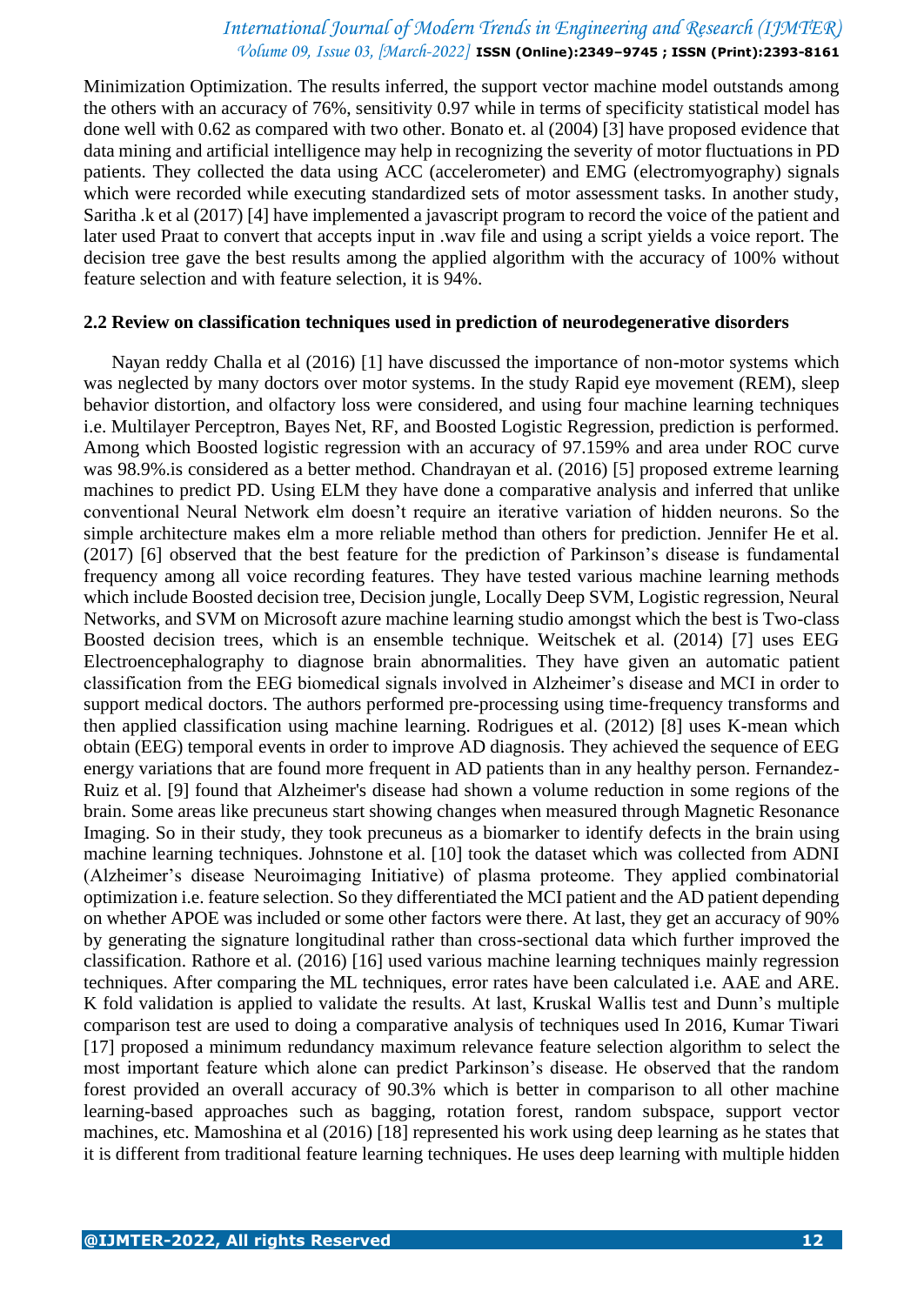layers so as to provide a meaningful and higher level of abstraction. Fig illustrates the approach in three steps.

(i) Started by pre-processing raw data to overcome main issues such as missing values, outliers, and data quality.

(ii) Second step is to apply unsupervised deep learning for producing a higher level of abstraction of input data.

(iii)Finally supervised learning method is implemented for predicting the target value and model evaluation.

### **2.3 Review on different methodologies used in neurodegenerative disorder's prediction**

Bioinformatics is emerging day by day and lots of researchers are now inclined towards this branch of science as Bioinformatics deals with the biological aspects of individuals like health, nutrition, environment. One of the most trending disorders is neurological disorders which have shown a tremendous increase in recent years. So by analyzing all the disorders, we found that different researchers have used different technologies to distinguish the ND patient from the healthy one. The technologies used are big data processing, Virtual reality, facial and emotion recognition, handwriting recognition, and artificial intelligence.

All these techniques are summarized in following table-

| Sr.            | <b>Author</b>       | Paper name                            | <b>Method</b>              | <b>Accuracy</b> |
|----------------|---------------------|---------------------------------------|----------------------------|-----------------|
| No.            |                     |                                       |                            | (in %)          |
| 1              | Kamal Nayan         | An improved approach for              | <b>Boosted Logistic</b>    | 97.159          |
|                | Reddy Challa        | prediction of Parkinson's disease     | Regression                 |                 |
|                |                     | using machine learning techniques     |                            |                 |
| $\overline{2}$ | Geeta Yadav         | Predication of Parkinson's disease    | tree classifier,           | 97              |
|                |                     | using data mining methods: a          | statistical classifier,    |                 |
|                |                     | comparative analysis of tree,         | and support vector         |                 |
|                |                     | statistical, and support vector       | machine classifier         |                 |
|                |                     | machine classifiers                   |                            |                 |
| 3              | Aarushi             | Prediction of Parkinson's disease     | <b>Extreme Learning</b>    | 90.76           |
|                | Agarwal             | using speech signal with Extreme      | Machine                    |                 |
|                |                     | <b>Learning Machine</b>               |                            |                 |
| $\overline{4}$ | Marius Ene et       | Neural network-based approach to      | <b>PNN</b>                 | 79-81           |
|                | al,                 | discriminate healthy people from      |                            |                 |
|                |                     | those with Parkinson's disease        |                            |                 |
| 5              | David Gil A,        | Diagnosing Parkinson by using         | ANNs and SVMs              | 90              |
|                | Magnus              | <b>Artificial Neural Networks and</b> |                            |                 |
|                | Johnson B           | <b>Support Vector Machines</b>        |                            |                 |
| 6              | <b>Resul Das et</b> | A comparison of multiple              | Neural Networks,           | 93              |
|                | al                  | classification methods for diagnosis  | DMneural, Decision         |                 |
|                |                     | of Parkinson disease                  | Tree and Regression        |                 |
| $\overline{7}$ | Leandro A.          | Parkinson Disease Identification      | ResNet-50,                 | 96              |
|                | Passos              | using Residual Networks and           | <b>Optimum-Path Forest</b> |                 |
|                |                     | <b>Optimum-Path Forest</b>            | (OPF) classifier           |                 |
| 8              | Salama A.           | Examining multiple feature            | Decision Tree,             | accuracy        |
|                | Mostafa             | evaluation and classification         | Random Forests,            | improved        |
|                |                     | methods for improving the             | Naïve Bayes, Support       | in the          |
|                |                     | diagnosis of Parkinson's disease      | Vector Machine and         | raange 5-       |
|                |                     |                                       | Neural Network.            | 15%             |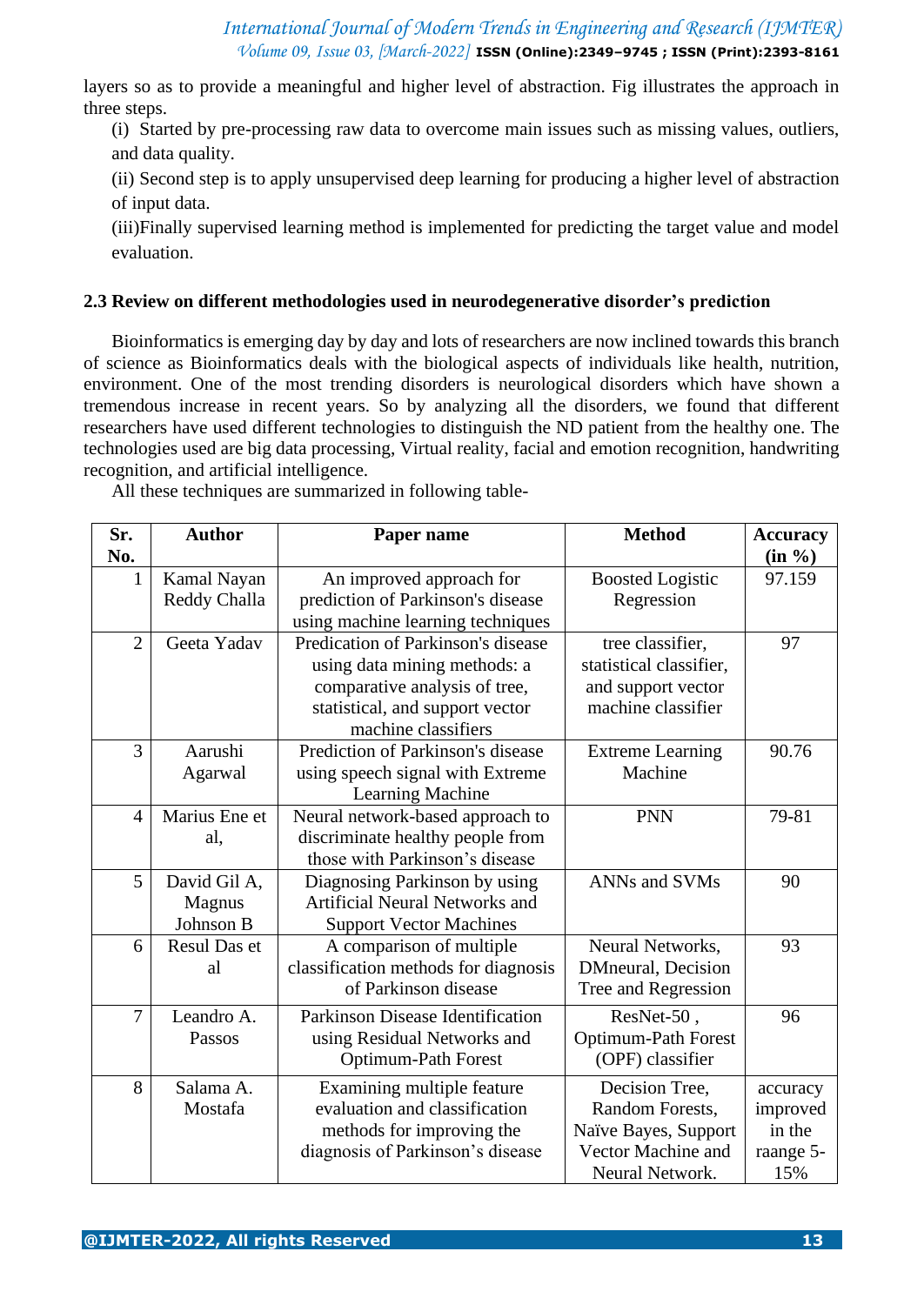#### **Table 1 : Comparative study of different Parkison's disease detection techniques**

#### **III. CONCLUSION**

Machine learning techniques play a fundamental role in data analysis, allowing one to obtain patterns and relationships between different classes automatically and efficiently. In parkison's disease detection different machine learning as well as deep learning based techniques shows better prediction as compared to other existing diagnostic methods. This paper presents a brief review on ML techniques like- Logistic regression, Decision Tree, Random Forests, Naïve Bayes, Support Vector Machine and Neural Network etc.

#### **REFERENCES**

[1] Kamal Nayan Reddy, Challa, Venkata Sasank Pagolu and Ganapati Panda, "An Improved Approach for Prediction of Parkinson's Disease using Machine Learning Techniques", in Procedings of the International conference on Signal Processing, Communication, Power and Embedded System (SCOPES)-2016, pp. 1446-145, 2016.

[2] Geeta Yadav, Yugal Kumar and G. Sahoo, "Predication of Parkinson's disease using Data Mining Methods: a comparative analysis of tree, statistical and support vector machine classifiers", in Procedings of the National Conference on Computing and Communication Systems (NCCCS), pp. 1-4, 2012.

[3] Paolo Bonato, Delsey M. Sherrill, David G. Standaert, Sara S. Salles and Metin Akay, "Data Mining Techniques to Detect Motor Fluctuations in Parkinson's Disease", in Proceedings of the 26th Annual International Conference of the IEEE Engineering in Medicine and Biology Society, pp. 4766-4769, 2004.

[4] Sonu S. R., Vivek Prakash and Ravi Ranjan, "Prediction of Parkinson's Disease using Data Mining", in Proceedings of the International Conference on Energy, Communication, Data Analytics and Soft Computing (ICECDS), pp. 1082-1085, 2017.

[5] Aarushi Agarwal, Spriha Chandrayan and Sitanshu S Sahu, "Prediction of Parkinson's Disease using Speech Signal with Extreme Learning Machine", in Proceedings of the International Conference on Electrical, Electronics, and Optimization Techniques (ICEEOT), pp. 1-4, 2016.

[6] Akshaya Dinesh and Jennifer He, "Using Machine Learning to Diagnose Parkinson's Disease from Voice Recording", in Proceedings of the IEEE MIT Undergraduate Research Technology Conference (URTC), pp. 1-4, 2017.

[7] Giulia Fiscon, Emanuel Weitschek, Giovanni Felici and Paola Bertolazzi, "Alzheimer's disease patients classification through EEG signals processing", in Proceedings of the IEEE Symposium on Computational Intelligence and Data Mining (CIDM). pp 1-4, 2014.

[8] Pedro Miguel Rodrigues, Diamantino Freitas and Joao Paulo Teixeirab, "Alzheimer electroencephalogram temporal events detection by K-means", in Proceedings of the International Conference on Health and Social Care Information Systems and Technologies HCIST. pp. 859 – 864, 2012.

[9] Elva Maria Novoa-del-Toro, Juan Fernandez-Ruiz, Hector Gabriel Acosta-Mesa and Nicandro Cruz-Ramirez, "Applied Macine Learning to Identify Alzheimer's Disease through the Analysis of Magnetic Resonance Imaging", in Proceedings of the International Conference on Computational Science and Computational Intelligence, pp. 577-582, 2015.

[10] Daniel Johnstone1, Elizabeth A. Milward1, Regina Berretta1 and Pablo Moscato1, "Multivariate Protein Signatures of Pre-Clinical Alzheimer's Disease in the Alzheimer's Disease Neuroimaging Initiative (ADNI) Plasma Proteome Dataset", in Proceedings of the Disease Neuroimaging Initiative, vol-7, pp. 1-17, 2017.

[11] Jason Orlosky, Yuta Itoh, Maud Ranchet, Kiyoshi Kiyokawa, John Morgan, and Hannes Devos, "Emulation of Physician Tasks in Eye-tracked Virtual Reality for Remote Diagnosis of Neurodegenerative Disease", in Proceedings of the IEEE Transactions on Visualization and Computer Graphics, vol. 23, pp. 1302 – 1311, 2017.

[12] Mathew J. Summers, Vienna, Austria, Alessandro E. Vercelli, Georg Aumayr, Doris M. Bleier and Ludovico Ciferri,"Deep Machine Learning Application to the Detection of Preclinical Neurodegenerative Diseases of Aging", in Proceedings of the Scientific Journal on Digital Cultures, vol. 2, pp. 9-24, 2017.

[13] Bianca Torres, Raquel Luiza Santos, Maria Fernanda Barroso de Sousa, Jose Pedro Simoes Neto, Marcela Moreira Lima Nogueira, Tatiana T. Belfort1, Rachel Dias1, Marcia and Cristina Nascimento Dourado, "Facial expression recognition in Alzheimer's disease: a longitudinal study", pp. 383-389, 2014.

[14] Smitha Sunil and Kumaran Nair, "An exploratory study on Big data processing: a case study from a biomedical informatics", 3rd MEC International Conference on Big Data and Smart City, pp. 1-4, 2016.

[15] C. Kotsavasilogloua, N. Kostikis, D. Hristu-Varsakelis and M. Arnaoutoglouc, "Machine learning-based classification of simple drawing movements in Parkinson's disease", in Proceedings of the Biomedical Signal